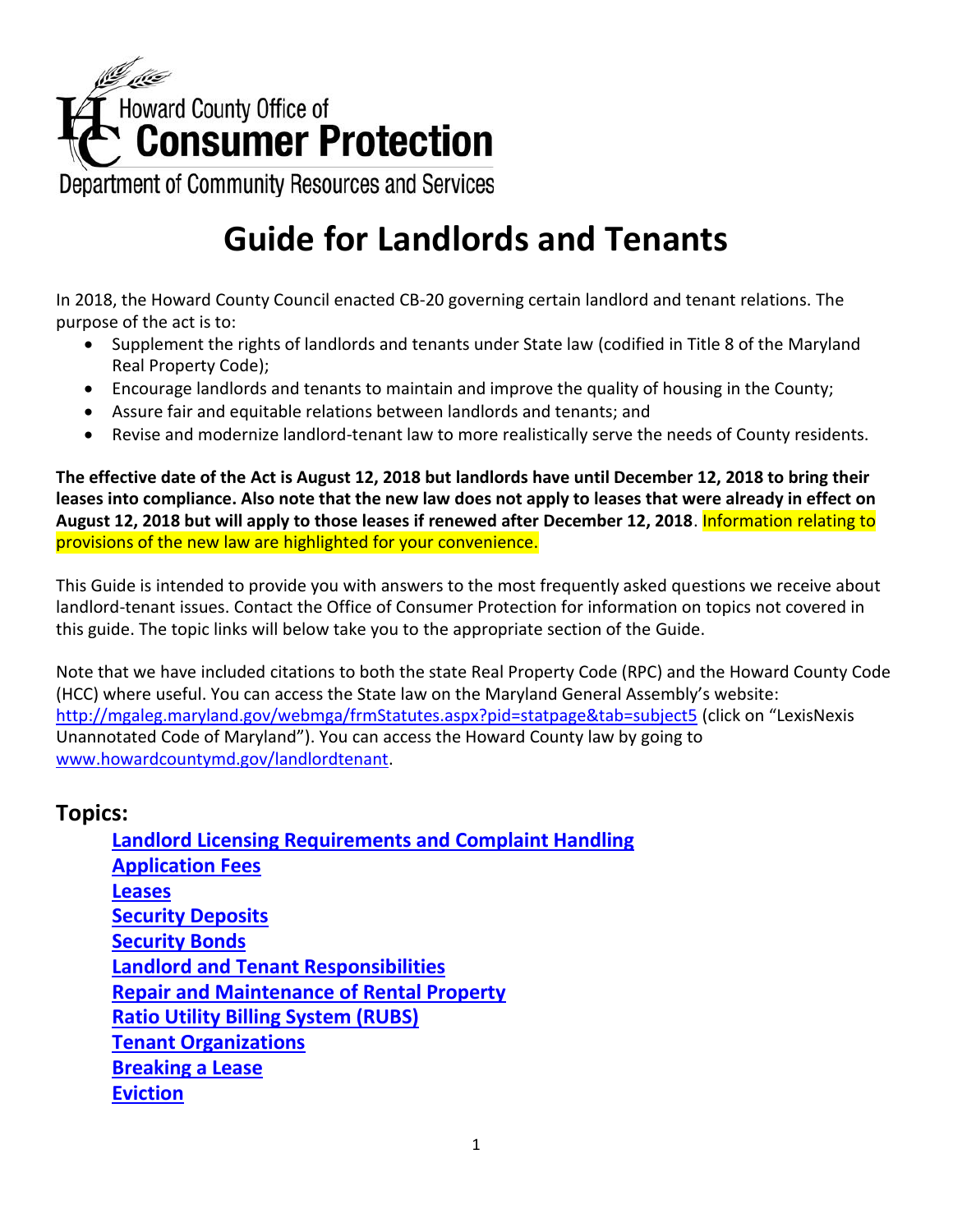## **Landlord Licensing Requirements and Complaint Handling**

#### <span id="page-1-0"></span>**Do landlords need a license in Howard County?**

Yes. The owner of a "dwelling unit" (such as a house, apartment or condominium unit) in Howard County must obtain a rental housing license before a tenant's occupancy. HCC 17.1006.

Rental Housing Licenses are issued by the Department of Inspections, Licensing and Permits (DILP). To find out whether a property is currently licensed call DILP at 410-313-1830

Upon approval, landlords must notify applicants of the licensing requirement and provide a copy of their current license. HCC Section 17.1008(A)(2)(III), If the owner fails to provide the notice, the tenant may, at any time before the licensed is obtained, terminate the lease without penalty. HCC 17.1008(C).

Leases must state where the tenant can inspect a copy of the license and advise tenants that if the landlord fails to apply for the renewal its license, the tenant may terminate the lease without penalty and get back their security deposit (less damages plus interest). HCC 17.1009(B).

#### **What are the requirements for getting a license?**

Before a landlord can obtain a license, s/he must pay a fee and meet the requirements of Howard County Property Maintenance Code for Rental Housing. A rental housing license is valid for a period of 2 years but may be revoked or suspended by the Director of DILP if the landlord violates the Code requirements. For more information on getting a license, go to: [https://www.howardcountymd.gov/Departments/Inspections-](https://www.howardcountymd.gov/Departments/Inspections-Licenses-and-Permits/Forms-and-Fees)[Licenses-and-Permits/Forms-and-Fees](https://www.howardcountymd.gov/Departments/Inspections-Licenses-and-Permits/Forms-and-Fees) or call 410-313-1830.

#### **Does DILP handle tenant complaints?**

DILP will handle complaints that allege that the property does not meet the requirements of the Howard County Property Maintenance Code for Rental Housing.

#### **Who handles Housing Choice Vouchers?**

For information about the Housing Choice Voucher Program, contact the Howard County Department of Housing and Community Development: [http://www.howardcountymd.gov/Departments.aspx?ID=2292;](http://www.howardcountymd.gov/Departments.aspx?ID=2292) or call 410-313-6320.

#### **Who handles housing discrimination complaints?**

For questions and complaints about unlawful discrimination, contact the Howard County Office of Human Rights:<http://www.howardcountymd.gov/departments.aspx?ID=1777> or call 410-313-6430.

#### **What can the Office of Consumer Protection (OCP) do?**

Under the County law on Landlord Tenant Relations (see section HCC 17.1004), OCP has the authority to:

• investigate and mediate complaints against landlords who violate Howard County's landlord tenant law or engage in deceptive or unfair trade practices, including most violations of the Maryland's Landlord-Tenant Act.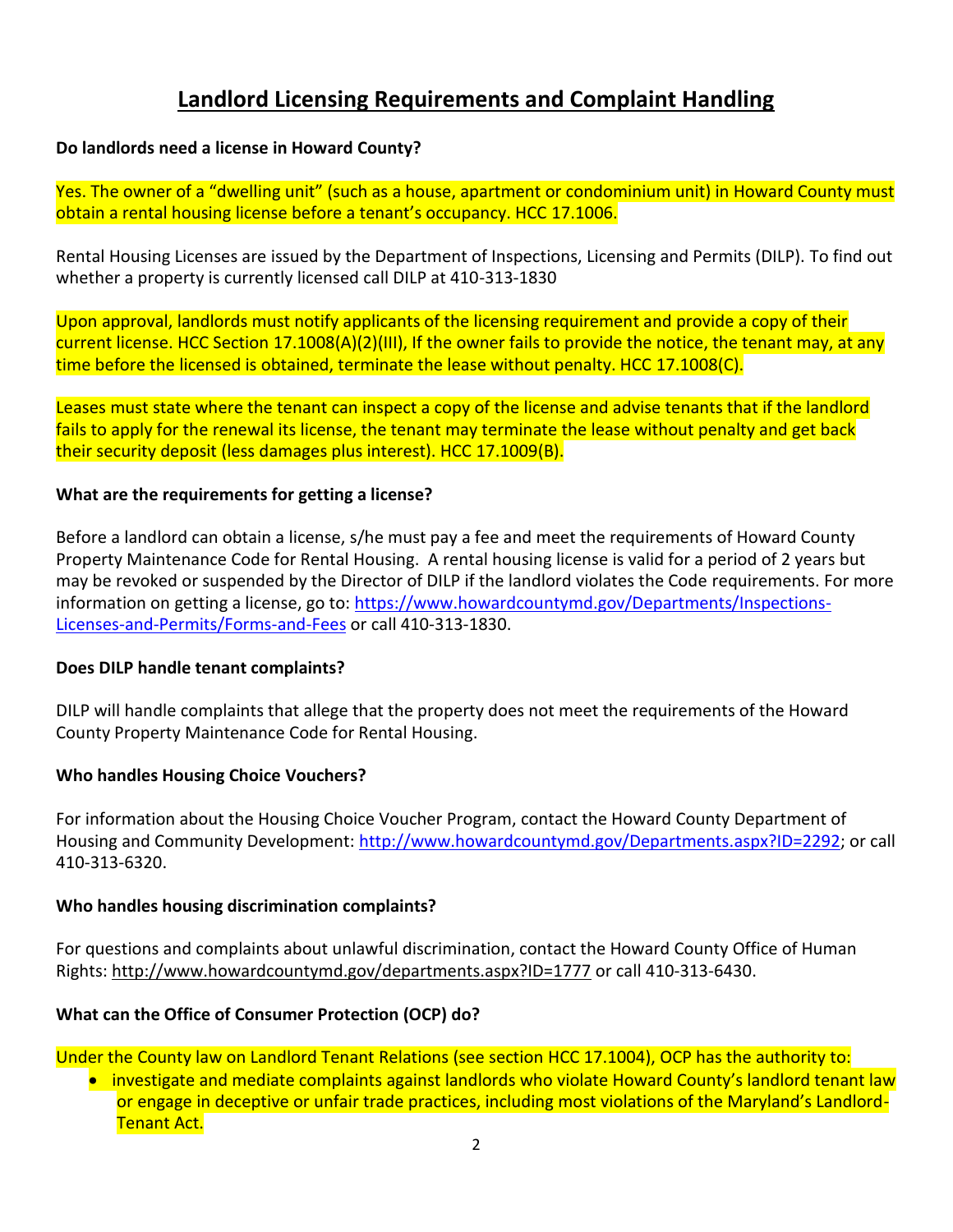- **•** initiate its own investigations;
- enforce the landlord tenant law to the same extent as consumer protection law.
	- $\circ$  Landlords must make records available for inspection at reasonable times
	- $\circ$  OCP may issues subpoenas to compel the production of evidence;
- adopt regulations necessary to implement the law;
- educate tenants & landlords through public hearings, meetings, written publications and other means.

OCP can seek civil penalties (the first violation is a class B offense [\$250 - \$500 fine], subsequent violations are class A offenses [\$500 - \$1000 fine]) and/or bring a civil action for fines of up to \$500 per violation, injunctions, restraining orders or other appropriate relief to correct the violation. HCC 17.1016

#### **Can I sue my landlord for violating landlord tenant laws?**

<span id="page-2-0"></span>Yes. You can exercise your rights or seek a remedy in court for violations of both State and County law. HCC 17.1017

## **Applications (HCC 17.1007 and 908, RPC 8-213)**

#### **What information should be given to applicants?**

The application must explain the liabilities will be incurred by signing the application. Applicants must be given a copy of the proposed lease when they submit their applications.

If the landlord intends to obtain a copy of the applicant's credit report, the application must say so. If the application is denied because of information in the credit report, the landlord must provide the name and address of the credit reporting agency that issued the report, advise the applicant of his/her right to get a copy of the report and dispute inaccurate information as provided by state law.

#### **Can the landlord charge an application fee?**

If a landlord charges an application fee that exceeds \$25, the application must state:

- The landlord may only keep that portion of the fee that was actually expended for a credit report or other expenses to process the application;
- The excess amount must be refunded within 15 days after the tenant has moved in or within 15 days after either the tenant or landlord has given written notice of their decision not to rent.
- If the landlord doesn't return the fees as required, it will be liable for twice the amount of the fees in damages.

#### **What if the landlord withholds more than \$25 of the application fee?**

The tenant should ask the landlord to provide a written explanation of exactly what expenses were incurred. If the tenant is not satisfied with the explanation, s/he can file a complaint with the Office of Consumer Protection.

#### **What happens when the application is approved?**

When the application is approved, the landlord must give the applicant: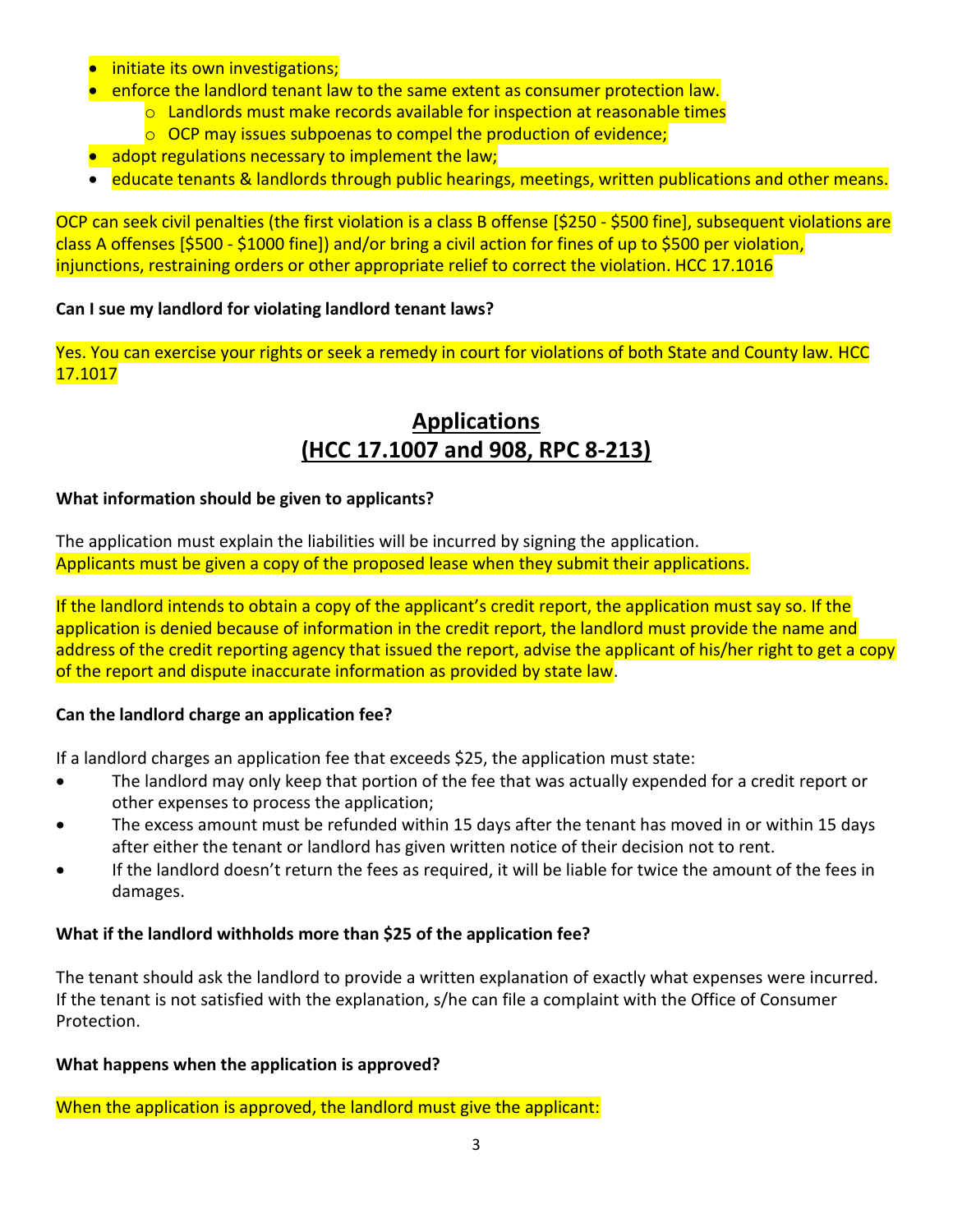- A written notice that they can look at the unit before signing the lease to identify existing damage,
- A written notice that the landlord must have a license before the unit is occupied, and that if the landlord fails to provide this notice, the tenant may terminate the lease without penalty and get back their security deposit (less damages plus interest).
- A copy of the governing documents of any common ownership community that bind the landlord and affects the use and occupancy of the unit or common areas, and
- A copy of OCP's Tenant Assistance publication, written in the language the applicant chooses.

<span id="page-3-0"></span>The landlord must obtain the applicant's written acknowledgement of receipt of this information.

### **Leases**

#### **What is a lease?**

A lease is a contract between a tenant and landlord for the rental of property.

#### **How long do leases run?**

A lease can run for a set period of time (such a year), or run "month-to-month." Month-to-month leases continue indefinitely until either the landlord or tenant provides the other with notice of their intention to end the tenancy. A lease with a set-duration terminates at the end of the stated period. Some leases, however, contain a clause that provides that the lease will "automatically renew" for another term unless one of the parties notifies the other of his/her intention to terminate (see below). Automatic renewal clauses must be set apart from other lease terms and be signed/initialed by the tenant to be effective. RPC 8-208(e).

#### **Does a lease have to be in writing?**

Yes. In Howard County, landlords must provide written leases. Lease addendums can be used if initialed by the tenant. HCC17.1003(C)

#### **Is there a limit on how much the landlord can charge for rent?**

No. There are no state-wide or Howard County rent control laws. Tenants should, therefore, comparison shop to find the best rental property for their budget.

#### **Are the terms of a lease negotiable? Can tenants request changes to a landlord's standard lease?**

Yes. While many landlords use a "standard lease" for all their tenants, there is nothing to prevent tenants from negotiating their own terms with the landlord. If the landlord has made any verbal promises or representations, the tenant should request they be added to the lease.

Additional terms can be written on the agreement and terms that are unacceptable can be crossed out so long as the landlord agrees and they are not contrary to state or local laws or ordinances. Tenants should make sure that all changes are dated and initialed by both parties.

#### **What terms are required by law to be in a lease?**

Under HCC 17.1009 and RPC 8-208, leases must state: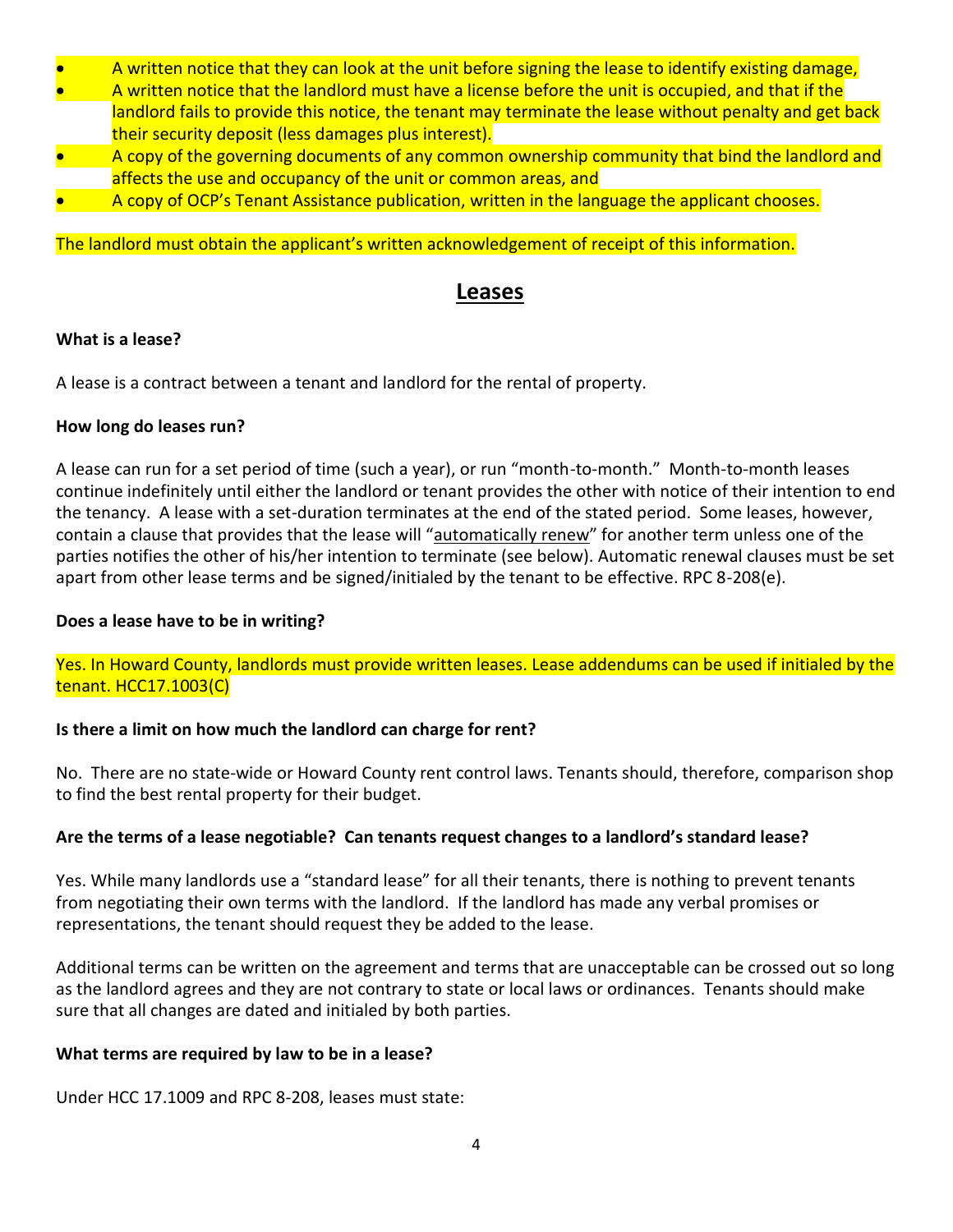- Where the tenant can inspect the landlord's rental housing license and that if the landlord fails to renew its license during the lease period, the tenant may terminate the lease without penalty;
- If the landlord receives a notice of violation of the County's rental housing code, and does not correct the violation by the date specified by the Department of Inspections, Licensing and Permits, the tenant may pursue a rent escrow action in District Court to request the creation of a rent escrow account or the termination of the lease;
- That the premises will be delivered in a clean, habitable and sanitary condition, free of rodents or vermin, and in compliance with all applicable laws;
- The landlord's responsibility for maintaining the unit according to Howard County Law and incorporate by reference the County's building, fire prevention, property maintenance codes and zoning regulations as an express warranty of habitability and covenant to repair;
- Specify the landlord and tenant's obligations to supply and pay for heat, gas, electricity, water, sewer service, trash collection, repair of the premises and similar services. If the tenant is required to pay the landlord for such services, the landlord cannot collect more than the amount listed on an itemized invoice and must provide substantiation upon request;
- If a Ratio Utility Billing System (RUBS) is used to calculate a tenant's utility payment, specific information (described below) about the system and how payments will be calculated;
- State that security deposits will be collected, deposited and retuned as required by State law, and that upon request, the landlord must provide written substantiation of the damage and costs incurred to correct the damage. RPC 8-203.1 requires a receipt (can be included in the lease) for the security deposit be given that contains the tenant's security deposit rights, including that the tenant may be present when the landlord inspects the premises for damage and describe the procedure for exercising that right;
- State that written receipts will be given for cash or money order payments;
- State when the landlord may enter the dwelling unit, as discussed below.
- State the conditions (listed below) under which a lease may be terminated early.
- If the unit is in a common ownership community, state that any obligation imposed on the owner of the unit that affects the use and occupancy of the unit or common area is enforceable against the tenant.
- Provide the name, address and telephone number of the landlord or the person who is authorized to accept service of process on behalf of the landlord (alternatively, this may be posted in a conspicuous place on the property instead of in the lease).

#### **What terms are prohibited by law from being in a lease?**

Under HCC 17.1010 and RPC 8-208, a lease may not: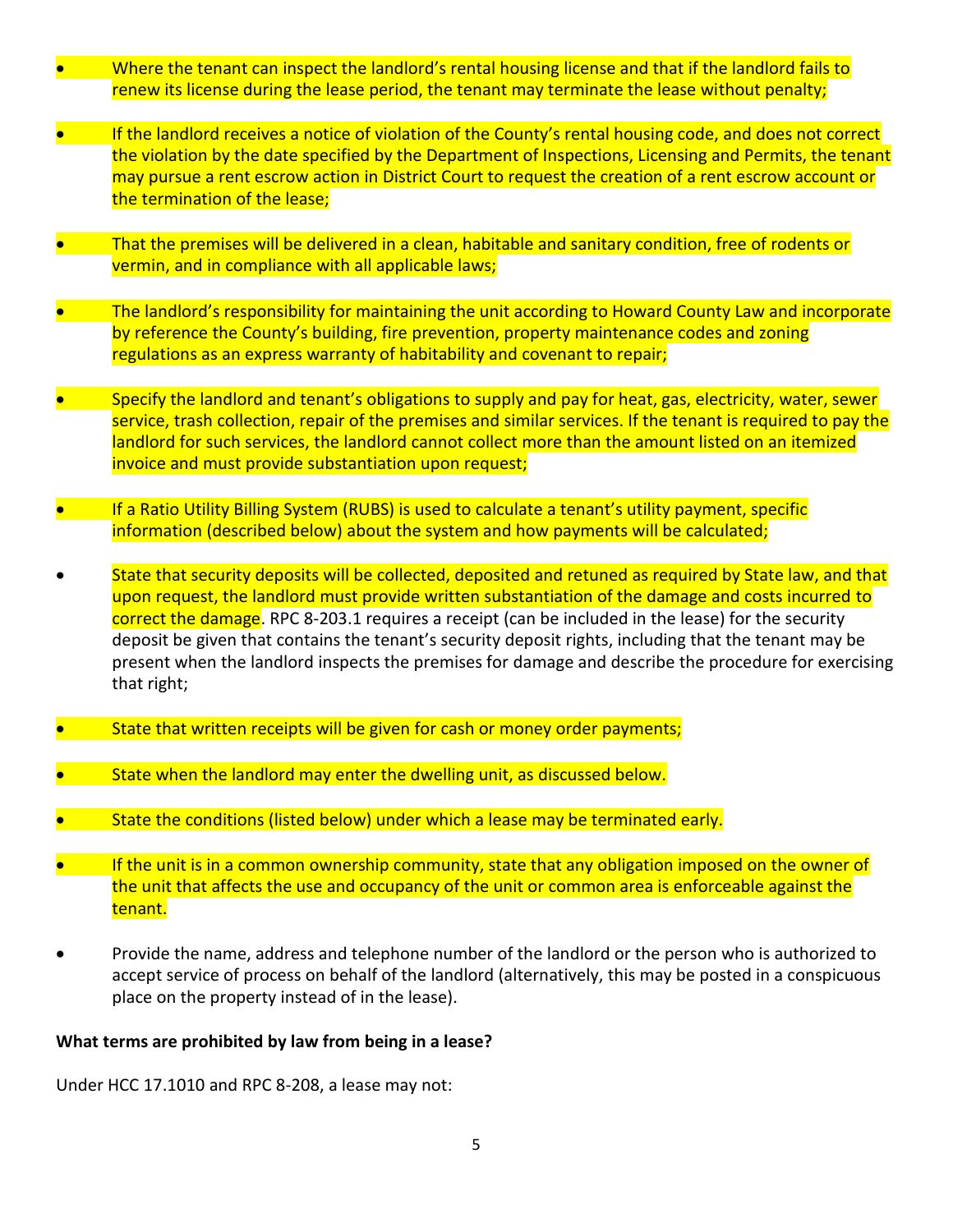- authorize a confessed judgment, whereby tenants waive their right to defend themselves;
- waive their right to a jury trial,
- waive any of the tenant's rights or remedies provided by law (including: landlord's duty to mitigate damages [RPC section 8-207(d)], and the tenant's right to deduct from rent any money paid for utility service if the lease requires the landlord to pay the utility bill [RPC Section 8-212.3]);
- state that the tenant agrees to a period required for landlord's notice to quit that is less than that provided by law;
- give the landlord the right to evict the tenant or take the tenant's personal possessions without a court judgment;
- state that the tenant agrees to pay court costs, legal fees or attorney fees other than those that a court awards for the tenant's breach of lease;
- impose a penalty or subject the tenant to legal action for non-payment of rent if the delinquent payment is made within five days after the due date;
- impose a penalty of more than five percent of the amount of rent due for the period for which the payment is delinquent;
- require that a tenant pay to replace or repair structural elements of the building, major appliances or electrical, plumbing, heating or air conditioning systems unless replacement or repair is required because of the actions of the tenant or person for whom the tenant is responsible;
- require the tenant to pay any money other than an application fee, security deposit, rent, utility charges specified in the lease or fees for specified amenities or common areas that the tenant may elect to use, including but not limited to dedicated parking spaces, pools or fitness facilities;
- require the tenant to pay a transfer fee or other money for moving from one unit to another within an apartment complex during the lease period, but the landlord may withhold money from the security deposit for damage to the original unit and apply the remainder to the security deposit on the new unit;
- allow a landlord to evict a tenant or terminate a tenancy solely as retaliation against the tenant's planning, organizing or joining a tenant organization with the purpose of negotiating collectively with the landlord during the term of the lease. Note retaliatory eviction is prohibited in HCC Section 17.1014 but there is no lease disclosure requirement;
- contain provisions that are against public policy and void under RPC Section 8-105; or
- state that the lease is a contract under seal.

#### **Is the landlord required to give a prospective tenant a copy of the lease before agreeing to rent?**

Yes. The landlord must give you a copy of the proposed lease when you submit your application (HCC 17.1008(A)(1)), and a fully executed copy of the lease within 7 days after signing the lease (HCC 17.1011).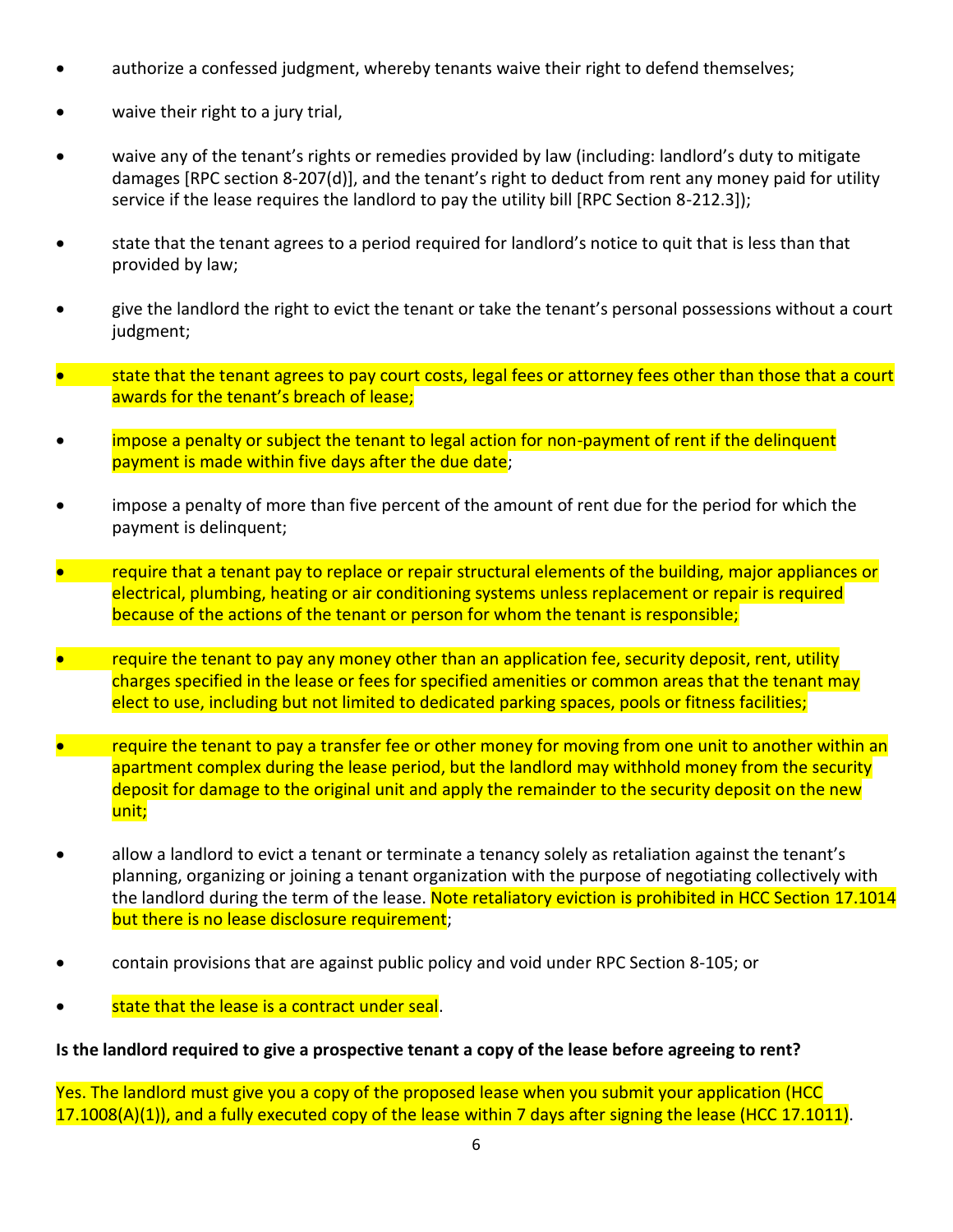#### **What notice is required to terminate a lease?**

Most leases require at least one month's notice is required to terminate both yearly and month-to-month tenancies. The parties can agree to a longer notice period so long as the tenant is not required to give more notice to the landlord than the landlord is required to give to the tenant. RPC Section 8-501. If the lease is silent, no notice is required.

#### **How do "automatic renewal clauses" work?**

Such clauses allow the lease to automatically renew for another term, or on a month-to-month basis, unless the landlord or tenant gives proper notice that they will not renew. To be enforceable, the automatic renewal clause must be distinctly set apart from other lease provisions and provide a space for the written acknowledgment of the tenant's acceptance. RPC 8-208(e).

#### **Can a landlord raise the rent or change other lease terms when the lease automatically renews?**

<span id="page-6-0"></span>If the lease has an automatic renewal clause, the landlord must notify tenants of any rent increase or other change with enough notice for the tenant to decide whether they want to renew.

## **Security Deposits** RPC section 8-203 & 203.1; HCC section 17.1009(E)

#### **What is a security deposit?**

A security deposit is any money paid by a tenant to a landlord that protects the landlord against damage to the rented property, failure to pay rent, or expenses incurred due to a breach of the lease.

#### **How much of a security deposit can a landlord collect?**

A landlord cannot collect more than two month's rent. If the tenant is charged more, s/he can go to court to recover up to (3) three times the extra amount charged, plus reasonable attorney's fees.

#### **What information does a landlord have to give a tenant about the security deposit?**

A landlord is required to provide the tenant with a security deposit receipt which must be included in the written lease. The receipt/lease must notify the tenant of certain rights including:

- the tenant's right to be present at the inspection of the premises at the beginning of the tenancy for the purpose of making a written list of all existing damages**;**
- the tenant's right to be present at the landlord's inspection of the rental property at the end of the tenancy to determine if any damage was done during the tenancy;
- the landlord's obligation to conduct the inspection within five (5) days before or after the intended move-out date;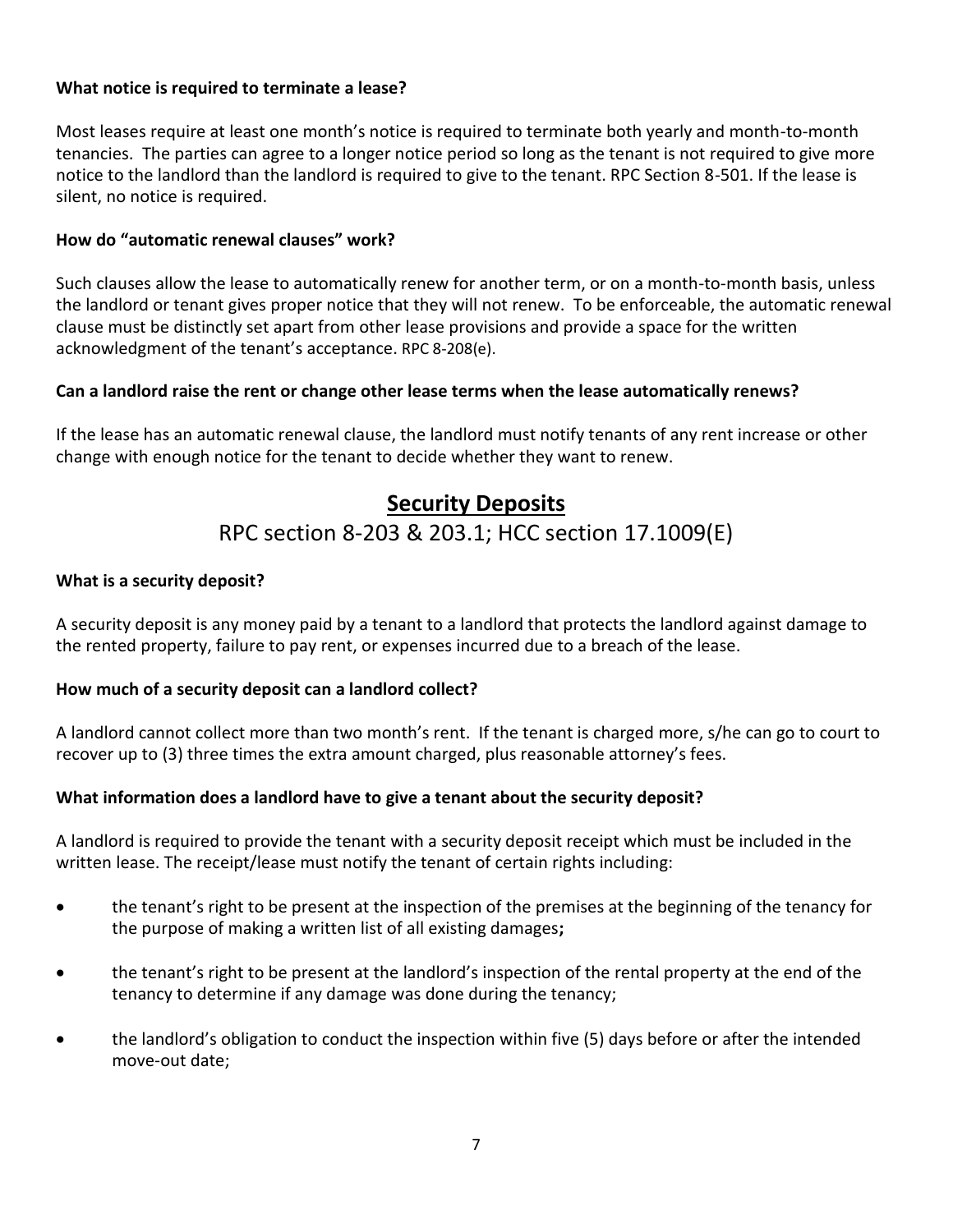- the tenant's right to receive a written list of damages within 45 days after the termination of the tenancy;
- upon the request of the tenant, the landlord shall provide written substantiation of the damage and costs incurred to correct the damage;
- the landlord's obligation to return any unused portion of the security deposit within 45 days after the termination of the tenancy; and
- a statement that the landlord's failure to comply with the security deposit law may result in the landlord being liable to the tenant for a penalty of up to three (3) times the security deposit withheld plus reasonable attorney's fees.

#### **Will the tenant get the security deposit back at the end of the tenancy?**

The landlord must put the security deposit in an interest-bearing escrow account for the duration of the tenancy. The landlord must return a tenant's security deposit plus interest less any damages rightfully withheld within 45 days after the tenancy ends. If the landlord fails to do this, the tenant may sue for up to three (3) times the withheld money plus reasonable attorney's fees.

#### **What happens to the security deposit if the rental unit has been damaged?**

The landlord may withhold some or all the security deposit to cover damages in excess of ordinary wear and tear to the rental property. If the landlord withholds any part of the security deposit to cover such damages, s/he must send the tenant a written list of the damages, with a statement of what it actually costs to repair the damages, by first-class mail to the tenant's last known address within 45 days after the tenant moves out. If the landlord fails to do this, s/he loses the right to withhold any part of the security deposit.

#### **Can the landlord keep the security deposit to cover unpaid rent or breach of lease?**

A landlord can keep the security deposit only to the extent that the landlord has actually been damaged. For example, if a tenant moved out before the end of his lease term but his landlord was able to re-rent the property five days after the tenant left, the landlord can only keep that portion of the security deposit that relates to the five days of lost rent and expenses he incurred in advertising the rental property.

#### **How much interest does the landlord have to pay on the security deposit?**

Beginning January 1, 2015, landlords are required to pay simple interest of 1.5 percent or the U.S. Treasury yield curve rate, whichever is greater each year. For years prior to January 1, 2015, landlords must pay 3 percent per annum. Interest accrues at six month intervals from the day the tenant gives the landlord the security deposit.

The Maryland Department of Housing and Community Development's website maintains a list of the U.S. Treasury yield curve rates to be used in calculating the interest rates for security deposits along with an Interest Rate Calculator. Go to: [www.dhcd.maryland.gov/RSDCalculator.](http://www.dhcd.maryland.gov/RSDCalculator)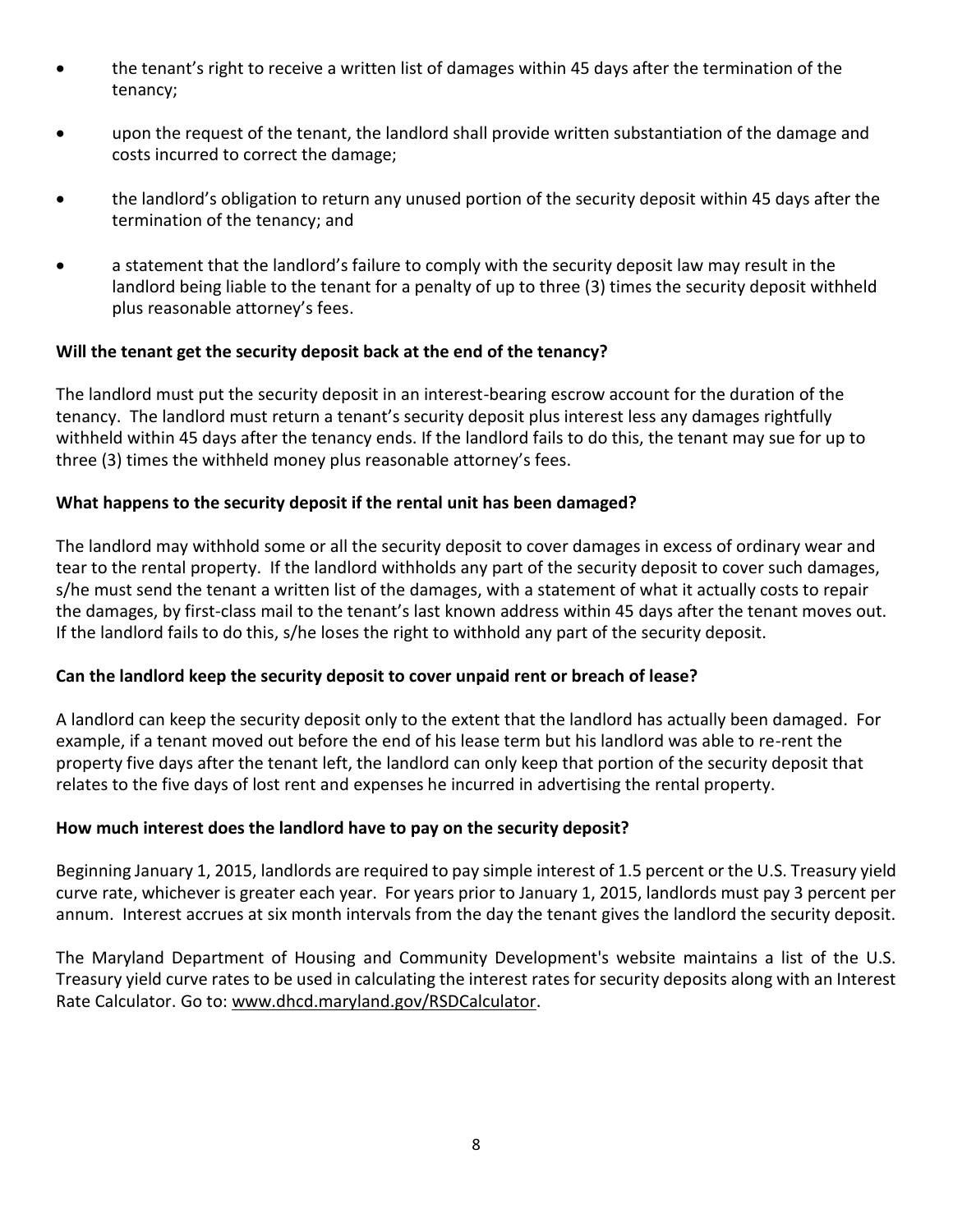## **Security Bonds** RCP Section 8-203(i)

#### <span id="page-8-0"></span>**What is a security bond?**

Some landlords ask tenants to pay obtain a security bond instead of paying a security deposit. Like a security deposit, a security bond protects the landlord from damages (in excess of normal wear and tear) made to the rental premises, lost rent or damages due to breach of lease. These bonds, however, do not relieve the tenant from having to pay for such damages at the end of the tenancy. Unlike a security deposit, the premium paid for a security bond is not refundable at the end of the tenancy.

#### **Can landlords require tenants to purchase these bonds?**

No. A landlord can ask, but may not require, a tenant to purchase a security bond instead of a security deposit or in addition to a security deposit. Landlords are also not required to accept security bonds in lieu of security deposits. In other words, both the landlord and tenant must agree to the use of a security bond.

#### **Is a security bond like insurance?**

No. If damages are paid to the landlord from the security bond, the tenant will be required to reimburse the security for those damages. Further, the amount paid as the premium on the bond only covers the cost of getting the bond – it does not constitute payment toward any damages owed to the landlord.

#### **How can tenants buy a security bond?**

Often, the landlord will give the prospective tenant information about a security company. Security bonds may only be issued by licensed insurance carriers. Therefore, consumers should contact the Maryland Insurance Administration to make sure that the issuer is, in fact, licensed before purchasing a bond.

#### **What's the advantage to purchasing a security bond instead of paying a security deposit?**

The price for purchasing a security bond may be less than the amount of the security deposit. If it is not, there is no advantage to buying a security bond. The amount of the security bond cannot on its own, or combined with any security deposit, exceed two month's rent. However, even if the security bond is less expensive, tenants should keep in mind that they will not receive a refund of the money they paid for the bond (unlike a security deposit which must be refunded, plus interest, minus damages).

## **Landlord and Tenant Responsibilities**

#### <span id="page-8-1"></span>**What can a tenant do if the rental property is not available on the agreed-upon move-in date?**

If a landlord fails to allow a tenant to take possession of the rental property at the beginning of the lease term, the tenant has the right to cancel the lease with written notice to the landlord. The landlord is also liable for any resulting damages suffered by the tenant regardless of whether the tenant cancelled the lease. RPC Section 8-204.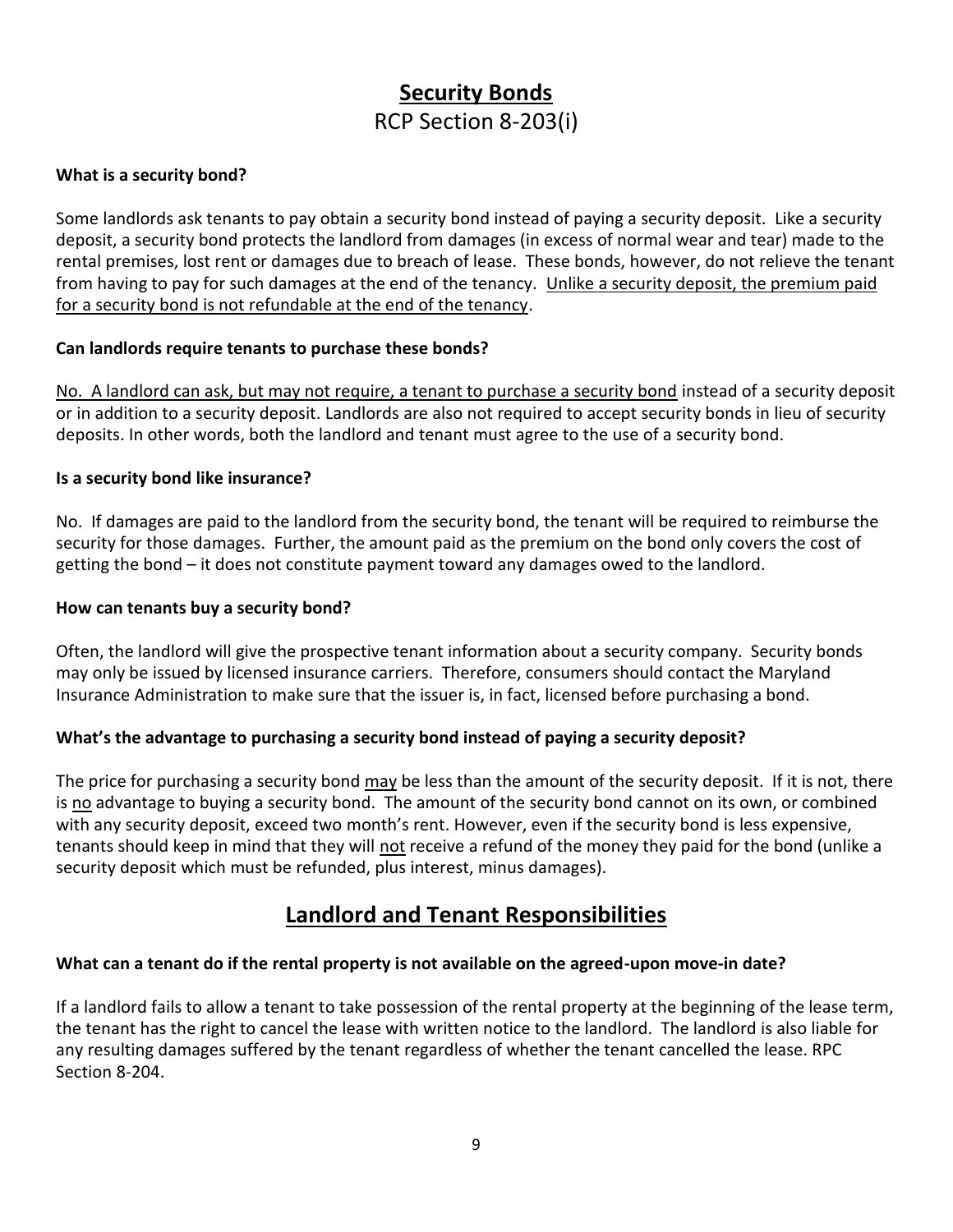#### **Is the landlord required to keep records and/or provide a receipt for the tenant's rent payments?**

Yes. The landlord must keep records that show the dates and amounts of rent paid. The landlord must give a receipt if the tenant pays in cash or money order. RPC section 8-205(b), HCC section 17.1009(F).

#### **What responsibility does a tenant have if a co-tenant (roommate) fails to pay his/her share of the rent?**

Usually, if both tenants have signed the lease, they are "jointly and severally" liable for the entire rent payment. In other words, if one tenant fails to pay a portion of the rent, both tenants can be held liable for the shortage. Therefore, both tenants can be evicted and ultimately sued for rent owed by one of the tenants. To avoid eviction, a tenant may want to cover the shortfall and then take whatever informal or legal action necessary to recover the money from the co-tenant.

If only one tenant has signed the lease, that tenant is responsible for the entire rent payment. The tenant may bring a legal action against the co-tenant if s/he can prove that they agreed to both pay the rent.

#### **When may the landlord enter the leased property?**

#### HCC Section 17.1009(G) requires the tenant's lease to:

- State that the landlord may enter the dwelling unit at a mutually agreed on time after giving the tenant at least 24 hours' notice to:
	- make necessary repairs or improvements,
	- allow for County property maintenance inspections or
	- to show the unit to prospective buyers, mortgagees or tenants.
- State that the landlord may enter without the required notice when:
	- **•** there is an emergency,
	- the landlord has reason to believe that the tenant may have damaged the unit or be in violation of the lease.

Section 17.1009(G) states that the landlord and tenant may agree in writing to a shorter notice period. The lease may also state that tenants may not unreasonably refuse to allow the landlord to enter the unit for the above purposes.

#### **What should I do if there's an emergency in my rental unit?**

Under HCC Section 17.1012, tenants must be given an "emergency notice" that contains the name, title and telephone number of the landlord or at least one responsible representative who can be reached at all times. If the unit is in an apartment complex, this notice must also be posted in an accessible, conspicuous and convenient place is each apartment building.

#### **When can a landlord have vehicles towed from the rental property?**

Under HCC 17.600 et seq., landlords who provide parking for tenants on the rental property can designate where tenants and/or visitors can park and can restrict parking to tenants only. Cars that violate restrictions can be towed at the landlord's direction.

Under HCC Section 17.603, the property must have signs posted that are clearly visible (day and night) in each parking area and at each vehicle entrance. The signs must be at least 24 x 30 inches and state: all parking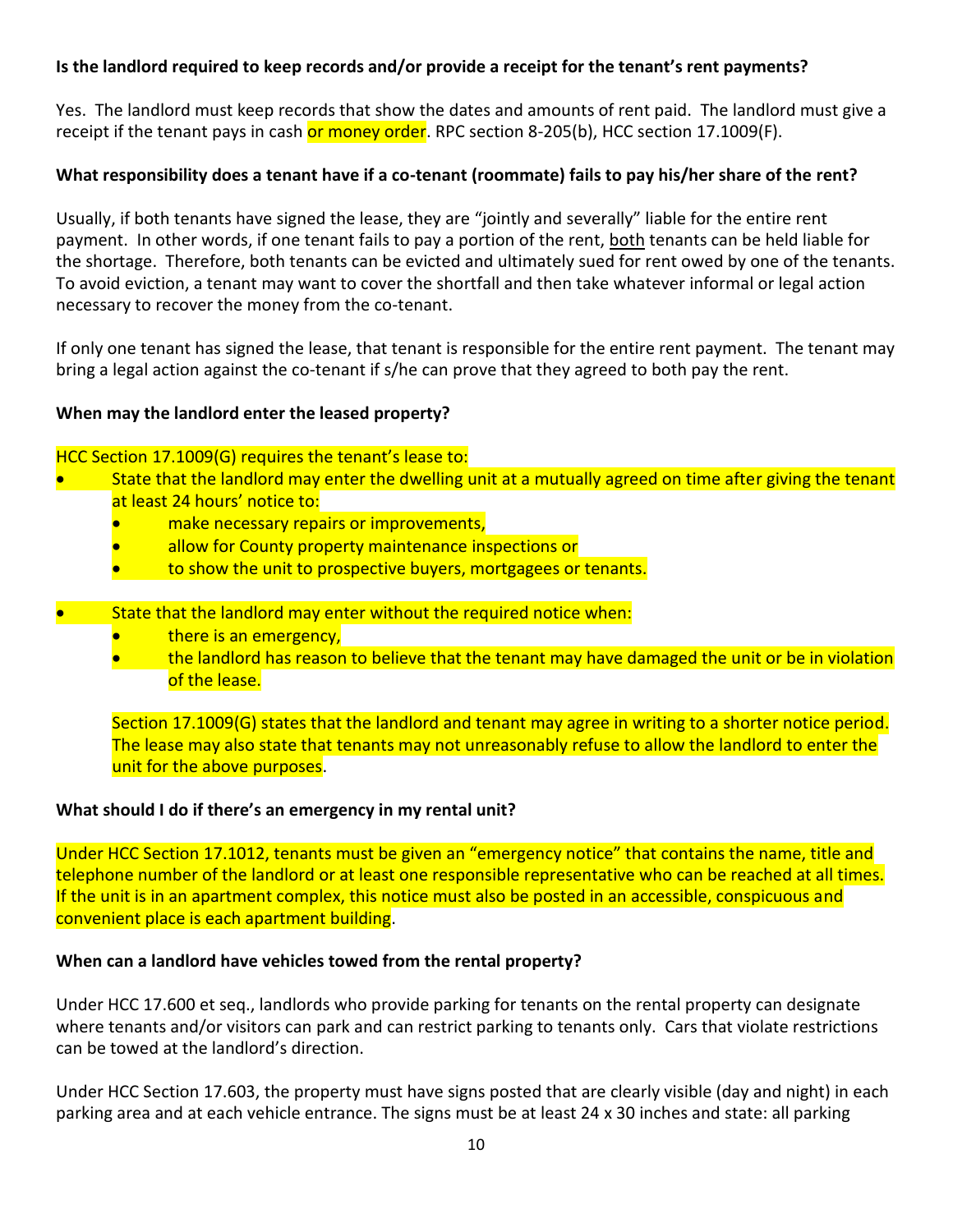restrictions; violator vehicles may be towed that their owners' expense; vehicles may be redeemed by the owner 24/7; the maximum amount owner of vehicle can be charged for the tow, the name and telephone number of the tow service authorized to tow vehicles; and the contact information for the Office of Consumer Protection.

Unauthorized vehicles can be towed without posting signs if the landlord attaches a notice to the vehicle in a conspicuous place that: specifies the violation of any applicable rule, includes the date and time it was attached to the vehicle; and informs the vehicle owner that the vehicle will be towed if the violation is not corrected or the vehicle removed within the time period stated in the rule. If there is no rule, the landlord can have unauthorized vehicles towed within 48 hours after the notice is attached.

Companies that remove vehicles from private property without the permission of the vehicle owner must obtain a license from the Office of Consumer Protection, and abide by the County's "trespass tow" statute. The statute provides requirements and restrictions on how and when vehicles may be towed and regulates the fees that may be charged to redeem towed vehicles. Tenants can contact OCP for assistance in resolving disputes regarding the improper towing of their vehicles.

#### **What are my responsibilities if the rental property is in a condominium or HOA?**

Under HCC Section 17.1009(I), your lease must state that any obligations imposed on the owner of the unit that affect the use and occupancy of the unit or common areas are enforceable against you. These obligations will be stated in the association's governing documents which the landlord must provide when you are approved as a tenant. Read through these documents to understand your obligations, and when in doubt, ask your landlord or the association's management company or board.

## **Repair and Maintenance of Rental Property**

#### <span id="page-10-0"></span>**Does my rental unit have to be in good condition when I move in?**

Under HCC Section 17.1009(C), your lease must state that the landlord must deliver and maintain the unit and common areas in a clean, habitable and sanitary condition, free of rodents and vermin and in compliance with all applicable laws, including the Howard County building code, fire prevention code, rental housing property maintenance code and county zoning regulations. Failure to comply with these laws constitute a breach of the landlord's express warranty of habitability and repair.

If the unit is in a condo or HOA, however, the landlord is responsible for only the unit itself.

#### **If the landlord fails to make repairs, can the tenant withhold the rent?**

Under HCC 17.1009(H) and RPC 8-211, if a landlord fails to repair serious or dangerous defects in the rental property, tenants have the right to pay their rent into an escrow account established by the local district court. Rent escrow is not provided for defects that just make the property less attractive or comfortable. Examples of serious or dangerous conditions include:

• Lack of heat, light, electricity or water (unless the tenant is responsible for utilities and the utilities were shut off because the tenant failed to pay the bill);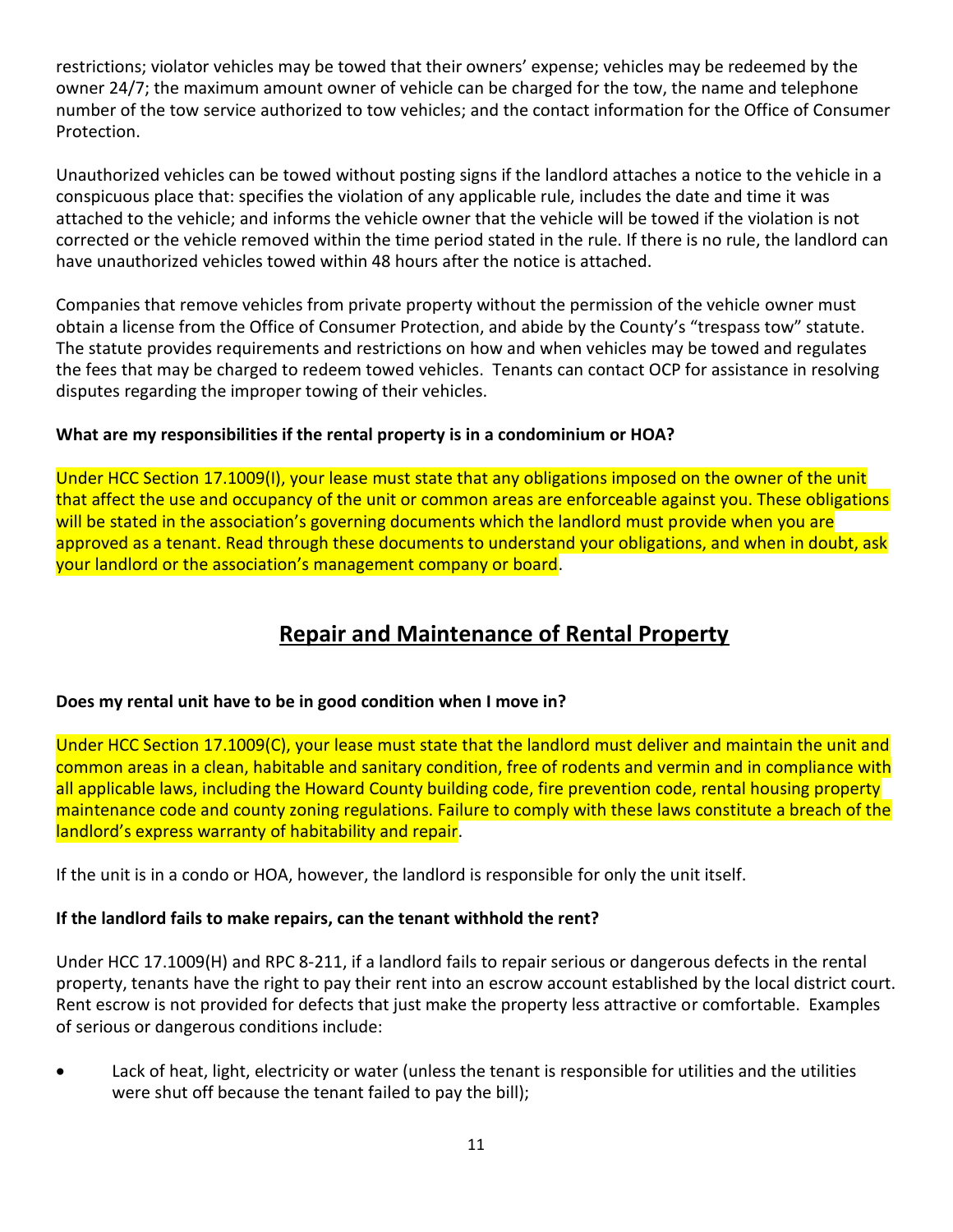- Lack of sewage disposal or rodent infestation in two or more units;
- Lead paint hazards that the landlord failed to address;
- Structural defects that present a serious threat to the tenant's physical safety;
- Conditions that present serious fire or health hazards.

#### **What do tenants have to do in order to pay their rent into rent escrow?**

- Tenants must notify the landlord by certified mail of the conditions that pose a life, health or safety threat or be able to show that the landlord has been notified of the violations from an appropriate agency such as the local housing department;
- The landlord has a reasonable time after receipt of the notice to correct the conditions. If the landlord fails to do this, the tenant can petition the court to pay his/her rent into a rent escrow account;
- Before establishing an escrow account, the court will hold a hearing to listen to both sides of the story. If the account is set up, the tenant must continue to pay rent into the account;
- Depending on the circumstances, the court can return all or part of the rent escrow payments to the tenant, give all or part of the payments to the tenant or to the landlord to make repairs, appoint an administrator to ensure that repairs are made, or order the termination of the lease.

#### **Is there any other action tenants can take instead of seeking rent escrow?**

Tenants can report violations of the Howard County Property Maintenance Code for Rental Housing to the Department of Inspections, Licensing and Permits (DILP). DILP will investigate tenant complaints and, if cited for violations, the landlord will have to make repairs. Contact DILP at 410-313-1830.

#### **What are a landlord's obligations for dealing with lead paint in a rental property?**

Maryland Environment Article Section 6-815 requires landlords to:

- Register the property with the Maryland Department of the Environment;
- Give tenants the pamphlets "Lead Poisoning Prevention: Notice of Tenant's Rights" and "Protect Your Family From Lead in Your Home," and
- Perform Full Risk Reduction Measures (lead hazard treatments) in the property, get a Risk Reduction Certificate and give a copy to all tenants before they move in.

Federal law requires that landlords renting properties built before 1978 disclose any known lead-based paint hazards on the property to the tenant before the lease is final.

#### **Can a landlord refuse to rent property to families with lead-poisoning histories?**

No. Landlords have been sued for requiring that families disclose the blood lead levels of their children prior to approval of their rental applications, and for discriminating against families with lead-poisoned children.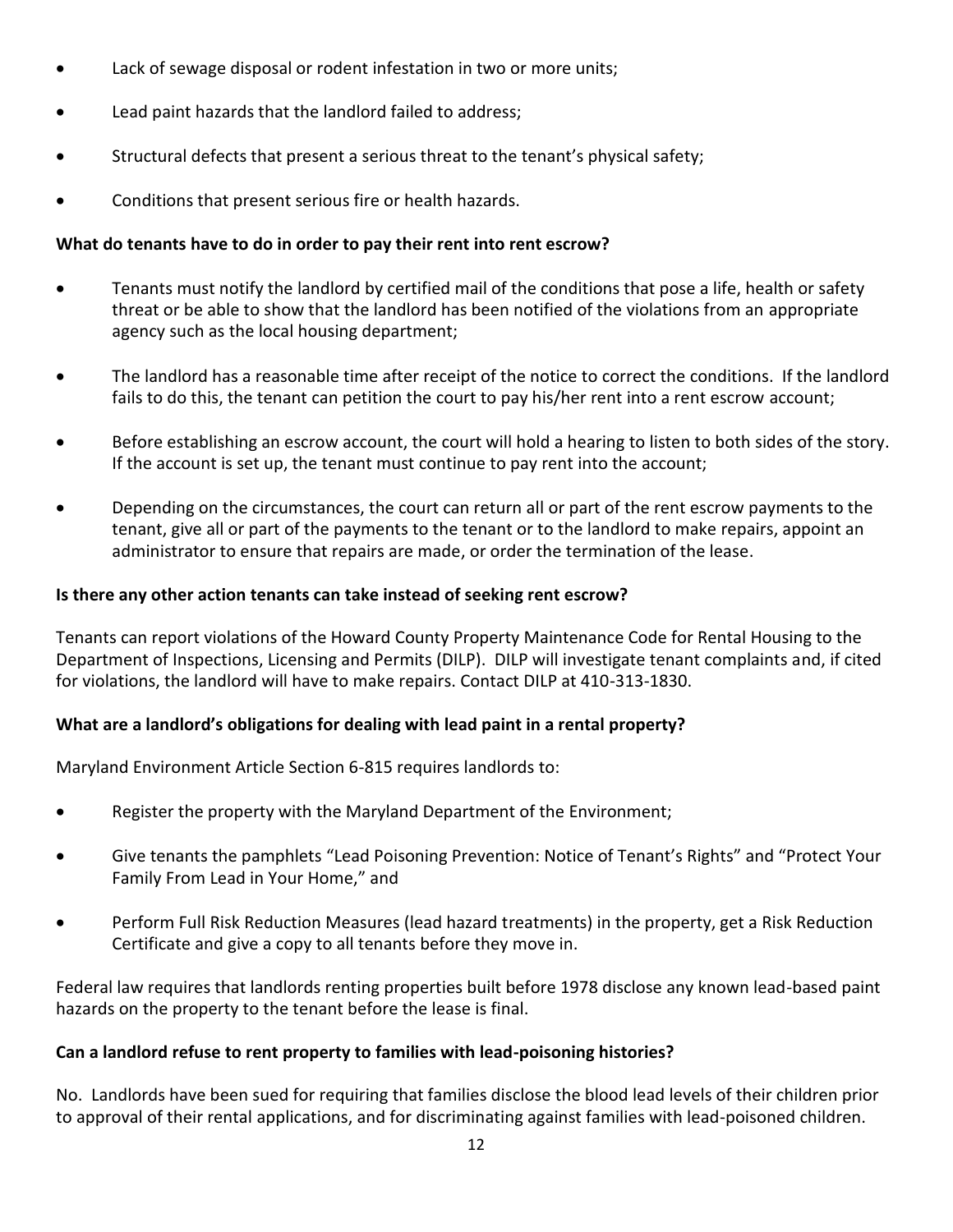## **Ratio Utility Billing Systems (RUBS) HCC Section 17.1013**

#### <span id="page-12-0"></span>**What is RUBS and how does it work?**

When the units of an apartment building or complex are not equipped with separate meters for measuring how much electricity, gas or water tenants use, the landlord may use a RUB system.

The system allocates a portion of the utility charge to each tenant based on factors such as the square footage of the unit, number of bedrooms or number of occupants. There is no "set formula" for calculating tenant charges. Rather the calculation can vary according to the specifics of each apartment complex. Many landlords hire third party billing companies to make the calculations and bill tenants.

#### **How will I know if my landlord uses RUBS?**

Your lease must state that a RUB system will be used. The lease must also include:

- The precise formula the landlord uses to allocate the cost of utility service;
- A statement that billing disputes are between the tenant and the landlord, not the third-party billing company, but the landlord may ask for assistance from that company;
- The average monthly bill for all the units in the complex during the prior calendar year, and highest and lowest month's bill for that period;
- Information about billing such as master meter reading dates, billing and due dates;
- The amount of time allowed for the landlord to make repairs that affect the amount of allocated utility services used in the unit and in common areas if they aren't sub-metered;
- A statement that you may request information that verifies the amount billed to the landlord;
- The amount of any service charge or administrative fee actually incurred by the landlord;
- A statement that a copy of the law governing RUBS will be made available upon request.

#### **How often will I be billed? What will be included in the bill?**

You must be billed monthly and the bill must state:

- The duration of the billing period;
- The amount due for each utility service (e.g. \$X for gas; \$Y for electricity);
- Any administrative fee;
- Total amount due for the billing period;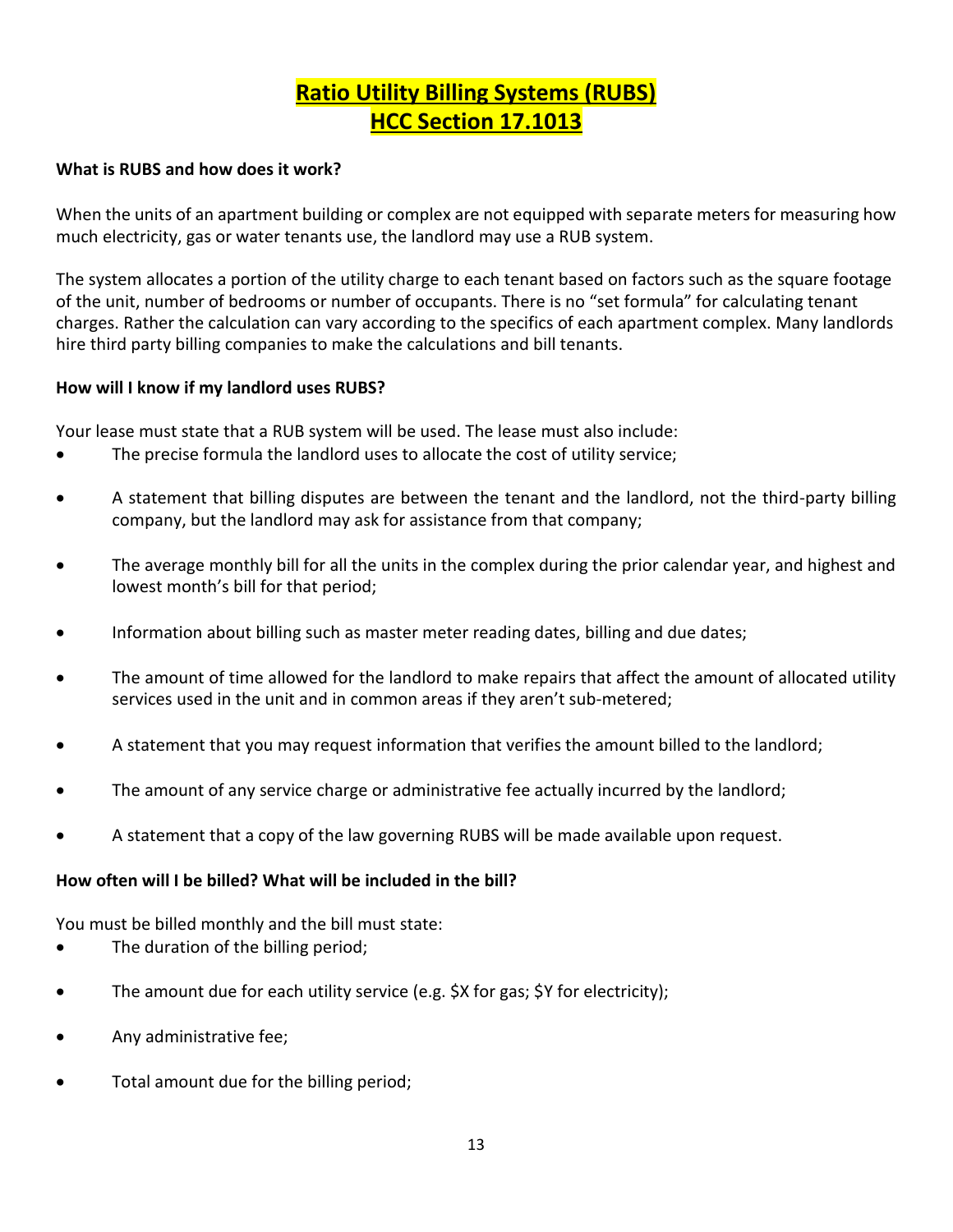• Your name and address, the name and address of the person/company sending the bill and the name and address of the person/company to whom payment is to be made.

The due date on the bill may not be less than 15 days after it is mailed or hand delivered to you.

#### **Who pays the cost of utilities for common areas such as hallways, laundry rooms, or meeting rooms and administrative area such as management offices?**

The landlord must cover the utility costs for these areas. The cost for these areas must be deducted from the utility costs for the entire building before the cost to each tenant is calculated.

#### **What if I move out in the middle of the month?**

The landlord must calculate a pro-rated bill by dividing the number of days you lived in the unit by the number of days in the month, multiplied by the bill for the month. For example, if the bill for the month you moved out was \$100 and you lived in the unit 15 days out of a 30-day month you would pay \$50 (15  $\div$  30 = .5 x \$100 = \$50). If you move out before the landlord receives the utility bill for the building, the landlord may calculate your final bill using your average daily bill for the last three months and multiply that amount by the number of days you lived in the unit that month.

#### **How can I verify that bill is correct?**

Within 10 days after your written request, the landlord must allow you to inspect records from the current and previous calendar years that are needed to calculate and verify your bill, including:

- Utility provider bills;
- An explanation of the formula used to calculate your bill;
- The total amount billed to all tenants in your building for utilities each month;
- The total revenue collected from the tenants in your building for utilities each month;
- Any other information needed for you to calculate and verify your bill.

#### **How do I dispute my bill?**

You must notify the landlord of your dispute in writing. The landlord has 30 days from the date of your dispute to investigate and respond to you in writing.

#### **What happens if I am over-billed or under-billed?**

If you are over-billed, the landlord must give you a refund.

If you are under-billed during the previous six months by \$25 or more, the landlord may calculate an adjustment for the bills issued and offer a deferred payment plan that gives you the same amount of time to pay the bill as the period of under-billing. If the master meter was tampered with, cannot be read or out of order, the landlord may send you an estimated bill and reflect any adjustment in the subsequent bill. subsequent bill. You may not be billed for adjustments in usage by a previous tenant.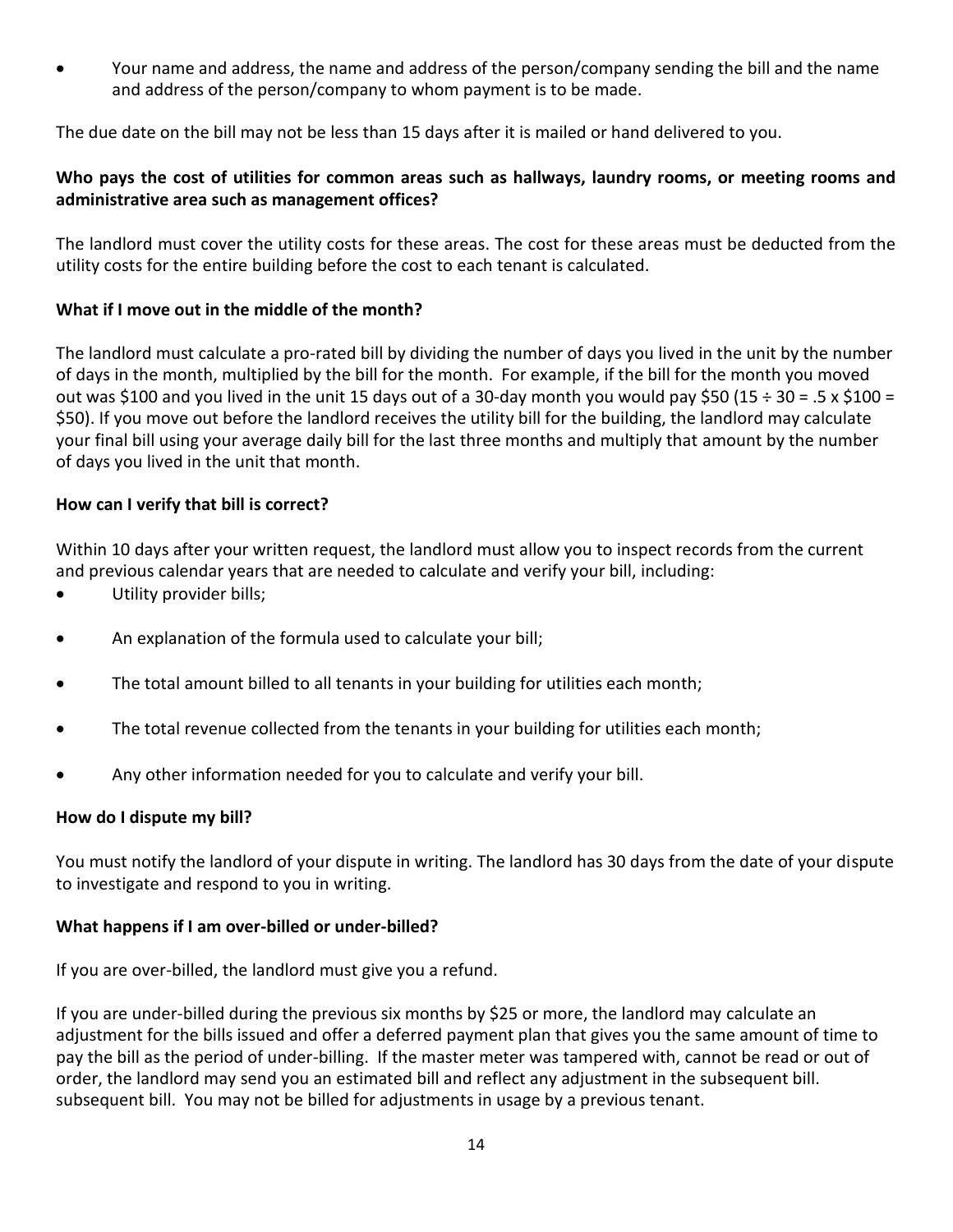#### <span id="page-14-0"></span>**Do I have the right to join or form a tenant organization?**

Yes. Tenants may form, join, meet or help others as part of a tenant organization. You may meet and confer with your landlord through representatives of the organization and engage in other cooperative activities for your mutual aid and protection. Tenant organizations may also file complaints on behalf of tenants.

#### **Where can we have meetings?**

Tenants and tenant organizations have the right to gather in meeting rooms, and other areas suitable for meetings during reasonable hours and on reasonable notice to the landlord. The landlord cannot charge you a fee for the first meeting of each month but may charge a reasonable fee for other uses of the meeting rooms or common areas but only at the same rate as charged to other groups.

#### **Can we distribute literature to other residents?**

Yes. You may distribute and post literature in centrally located areas so long as the origin of the literature is properly identified.

## **Breaking a Lease RPC section 8-208.1 and 208.2; HCC section 17.1009(H)**

#### <span id="page-14-1"></span>**What are the tenant's obligations if s/he wants to move out before the end of the lease?**

A lease obligates the tenant to pay rent throughout the lease term. So, if a tenant breaks a lease, the landlord can hold the tenant responsible for the rent due through the remainder of the term.

The landlord, however, must make a reasonable effort to re-rent the apartment to limit the amount due. If the landlord is able to re-rent the dwelling unit, the tenant is responsible for the rent until the date the new tenant moves in and any cost of re-renting, such as advertising fees. A landlord with multiple vacant units is not required to show or lease the vacated unit before other available units. RPC section 8-207.

Some leases have a "liquidated damages clause" that allows the tenant to cancel the lease with a certain amount of notice and the payment of a specified fee (e.g. two month's rent). The requirement for a landlord to mitigate damages is still applicable, however. So, for example, if the liquidated damages fee for early termination is the equivalent of two month's rent but the unit is re-let one month after you move, the landlord must return the overage you paid.

#### **Are there any circumstances that would allow me to terminate a lease early?**

Under HCC section 17.1009(H), leases must state that tenants may terminate on 60 days written notice due to:

The tenant's involuntary change of employment to a location that is more than 100 miles from their residence, if confirmed in writing by their current employer;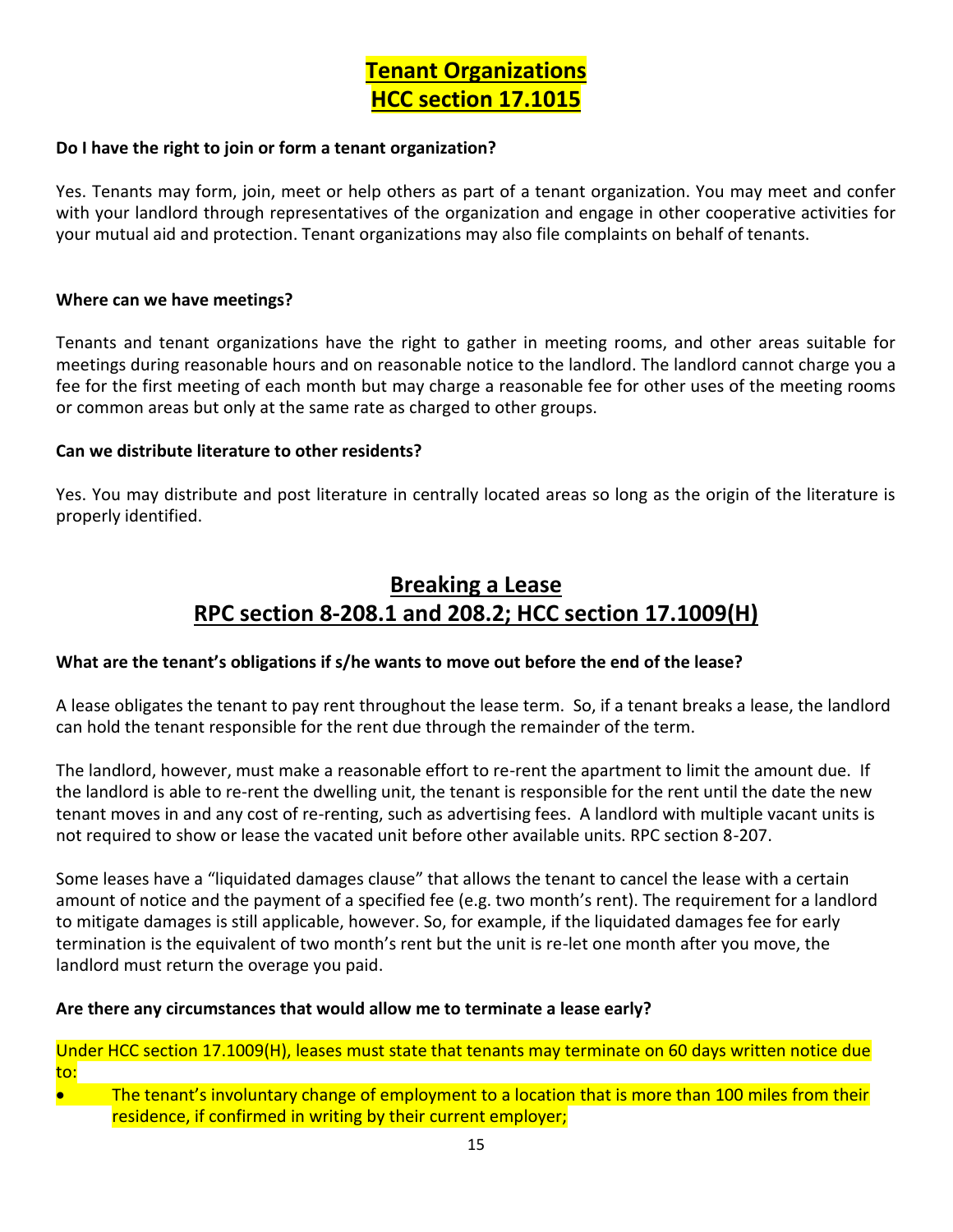- The unemployment of a wage earner whose income was used to qualify for the lease if confirmed by their current employer;
- The death of a wage earner whose income was used to qualify for the lease, when confirmed by a death certificate.

If you terminate the lease due to the above circumstances, you may be held liable for no more than two month's rent or actual damages whichever is less.

The parties may mutually waive the lease termination requirements if the unit is one of no more than 3 units on a single property owned by the same landlord. Tenants who rent units in such properties should read the lease carefully to avoid waiving the termination requirements inadvertently.

#### **What if I am in the military (or my spouse is) and get transferred to another post?**

If a person who is on active duty with the military receives change of assignment, that person or his/her spouse may terminate the lease on 30 day's written notice and be liable for no more than one month's rent after providing written notice and proof of the change of assignment. RPC 8-212.1, HCC 17.1009(H)

#### **What if I can't continue living in my unit due to a medical condition?**

Under HCC 17.1009(H) and RPC 8-212.2, if a physician certifies (the physician's letterhead or printed prescription form) that a tenant meets one of the following conditions, the tenant may terminate the lease on 60 days' notice and be liable for no more than the equivalent of two month's rent. This applies to tenants whose medical condition:

- substantially restricts their mobility within the leased premises or restricts their ability to leave or enter the leased premises; or
- requires the tenant to move to a home or other facility to obtain a higher level of care than can be provided in the leased facility.

#### **What if I am the victim of domestic violence or sexual assault?**

You may request that the landlord change the locks or terminate the lease on 30 days written notice and be liable for only the 30 days following the notice. The termination notice must include a copy of a protective order for the benefit of the tenant or legal occupant. RPC 8-5A-02.

#### **What if the landlord wants to convert my senior apartment facility into apartments for all ages?**

Under RPC 8-217, the landlord must provide tenants of a senior housing facility (as defined in 42 USC 3607) written notice as least 180 days before the conversion. The notice must provide the date for the conversion and advise you of your right to terminate the lease any time prior to the conversion. You must give at least a 1-month notice to terminate to the landlord.

#### **What if the property is damaged due to fire or other unavoidable accident?**

If the unit is "untenantable" due to fire or other unavoidable accident, the tenancy terminates and all liability for rent ceases on payment of the rent due at the time of the accident. RPC section 8-112. The lease is not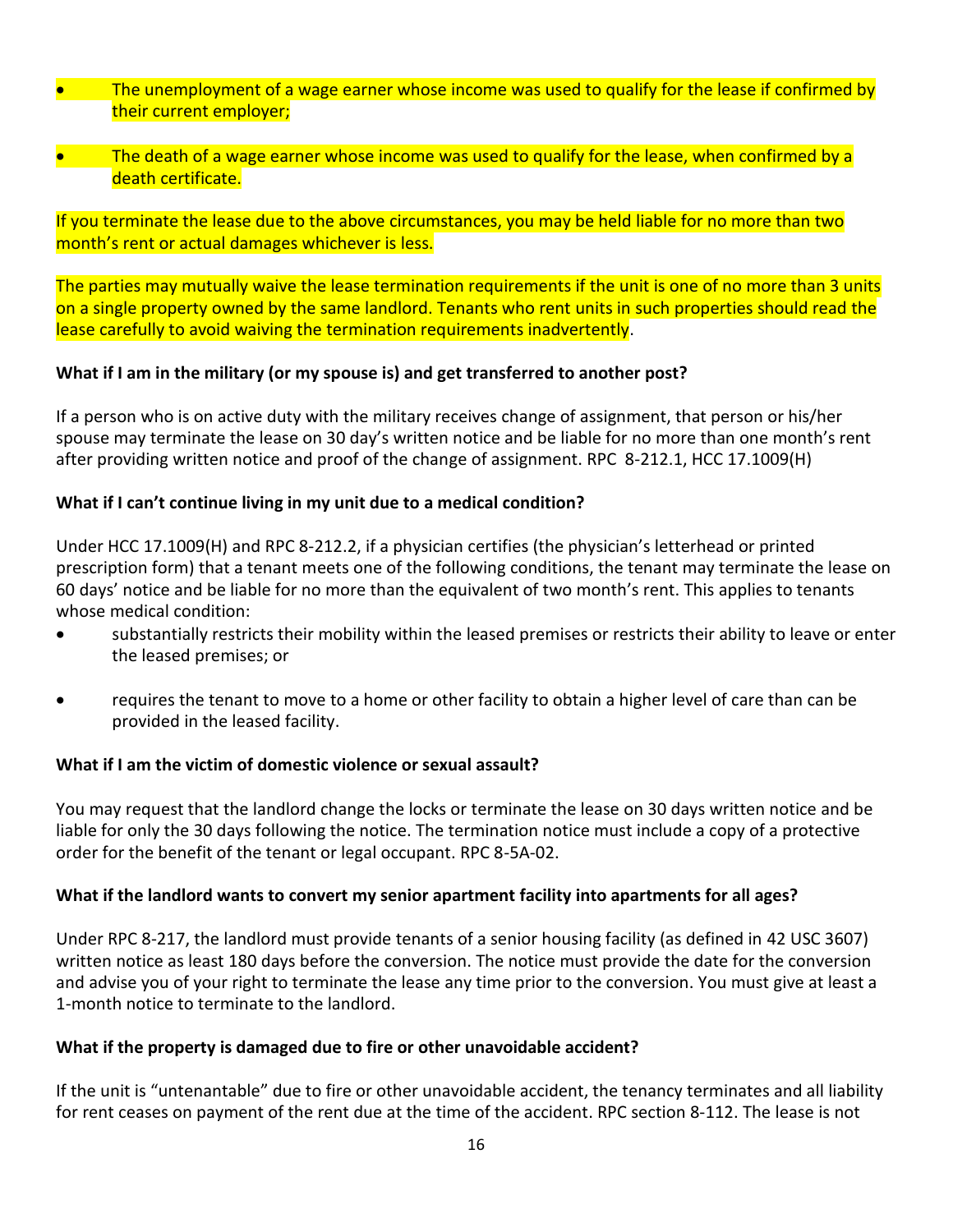terminated if the property can be restored in a few days. There is no definition of "untenantable" so the liability of the parties will vary on a case by case basis.

The statute does not prohibit the parties from agreeing to a different result in the lease. Thus, where such provisions are made in the lease, the rights of the parties with respect to the termination of the lease are determined by those provisions. However, if a lease does not provide for such contingencies, then the statute controls in cases to which it is applicable.

## **Eviction**

#### <span id="page-16-0"></span>**For what reasons can a tenant be evicted?**

A landlord can seek to evict a tenant from a rental unit for non-payment of rent, failing to move out at the end of the lease term or for breaching any of the lease terms (such as exceeding the number of occupants allowed for the unit).

#### **What type of action can my landlord bring?**

- For failure to pay rent the landlord can bring the following actions:
	- $\circ$  Summary Ejectment RPC 8-401 The most common action brought by landlords for the failure to pay rent. If successful, the tenant is evicted and the landlord can recover unpaid rent, damages (late fees owed due to late payment) and costs. The tenant has the right of redemption by paying all past-due amounts as determined by the court plus costs, unless there have already been 3 prior judgments entered during the prior 12 months.
	- $\circ$  Action for Distress for Rent RPC 8-301-332 The landlord can sue only for unpaid rent and costs (no other damages). If successful, the Court will allow the landlord to seize and sell the tenant's property to cover the unpaid rent. If the proceeds from the sale do not cover the landlord's claim (unpaid rent and court costs), the Court can order a money judgment for the rest. After the goods are sold, the landlord can request that the lease be terminated and the property repossessed.
- Tenant Holding Over Action RPC 8-402 Filed by the landlord if the tenant stays beyond the expiration of the lease term. If successful, the tenant is evicted and the landlord can obtain damages (the apportioned rent for the period plus other actual damages).
- Breach of Lease RPC 8-402.1 Used when a tenant breaches the lease in a way other than failing to pay rent, and the lease provides that the landlord can repossess the premises for breach of lease. The Court determines whether the breach was substantial and if so, issues an eviction order.
- Breach of Contract common law When the tenant fails to pay rent, the landlord may, in addition to filing for Summary Ejectment, file a breach of contract action to obtain any damages not recoverable in that action, such as property damage.

In addition, the State's Attorney, County Attorney or community associations can file a nuisance action that may result in eviction against tenants involved in illegal drug activities or prostitution. RPC 14-120.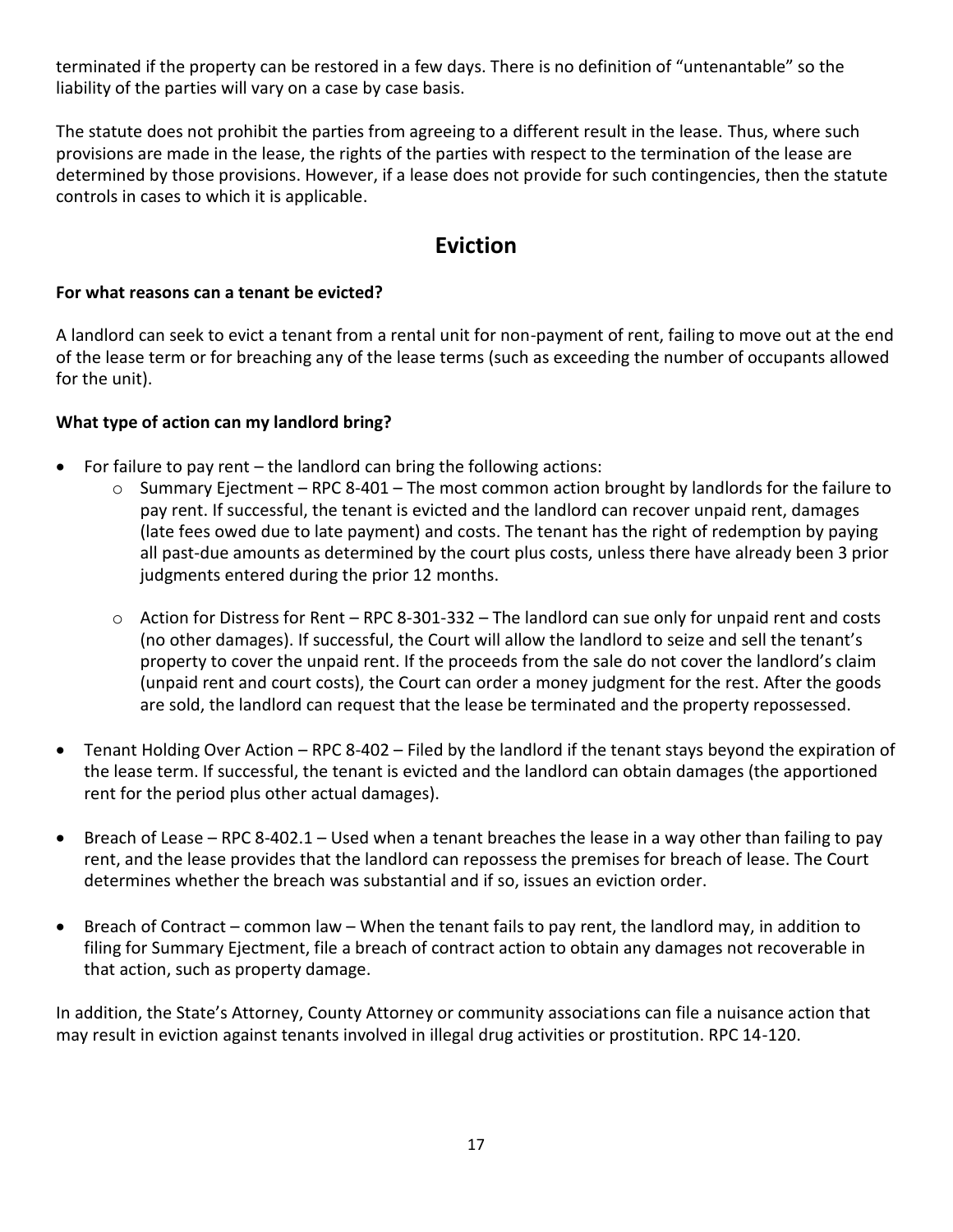#### **Can my landlord evict me for filing a complaint with OCP?**

No. Under RPC 8-208(d)(8) and HCC 17.1014, a landlord cannot bring or threaten to bring an eviction or other action against a tenant, arbitrarily increase the rent or decrease services, or terminate a periodic tenancy in retaliation for:

- filing a good faith complaint with the landlord or any public agency;
- filing or testifying in a lawsuit against the landlord;
- organizing or joining a tenant's organization; or
- notifying the landlord that there are lead hazards or a child with an elevated blood lead level in the property.

The landlord's actions, however, are not deemed to be retaliatory if they occur more than 6 months after the tenant's actions. In addition, you may not obtain relief from a retaliatory action if you are not current on your rent (unless the rent is withheld under a rent escrow action).

You may raise the landlord's retaliatory action as a defense to your landlord's eviction action or sue the landlord for its retaliatory practice. If the court determines that the landlord's actions were retaliatory, the court may award you damages of up to 3 month's rent, reasonable attorney fees and court costs. If the Court, however, determines that your claim of retaliation was made in bad faith or without substantial justification, the court can award the landlord damages of up to 3 month's rent, reasonable attorney fees and court costs.

#### **Can a landlord order a tenant to leave without going to court?**

No. Eviction is a legal procedure. To evict a tenant, the landlord must first obtain a judgment in District Court. Landlords may not threaten to take possession or take possession of the unit by locking the tenant out, moving a tenant's belongings out of the rental unit, or cutting off utilities without a court order. RPC 8-216.

#### **What notice does the tenant get before being evicted?**

In a Summary Eviction case, the landlord begins the eviction process by filing a complaint in District Court. A hearing is usually set for 5 days after the complaint is filed. The tenant can ask for a short delay to gather evidence or witnesses. Tenants, however, can usually stop the eviction by paying the rent owed (and any late fees specified in the lease).

If the tenant is holding over or has breached the lease, the landlord must give the tenant notice to vacate at least one month before going to court. If the tenant has acted in a way that constitutes a threat to the safety of others, however, only 14 days' notice is required.

#### **What procedure does a landlord need to follow to evict a tenant?**

When the landlord files an eviction proceeding in court, the tenant will receive an official summons to attend a hearing. The summons may be served on the tenant in person, by mail or by posting a notice on the rental property. The tenant must attend the hearing to explain why the eviction should not proceed (for example,